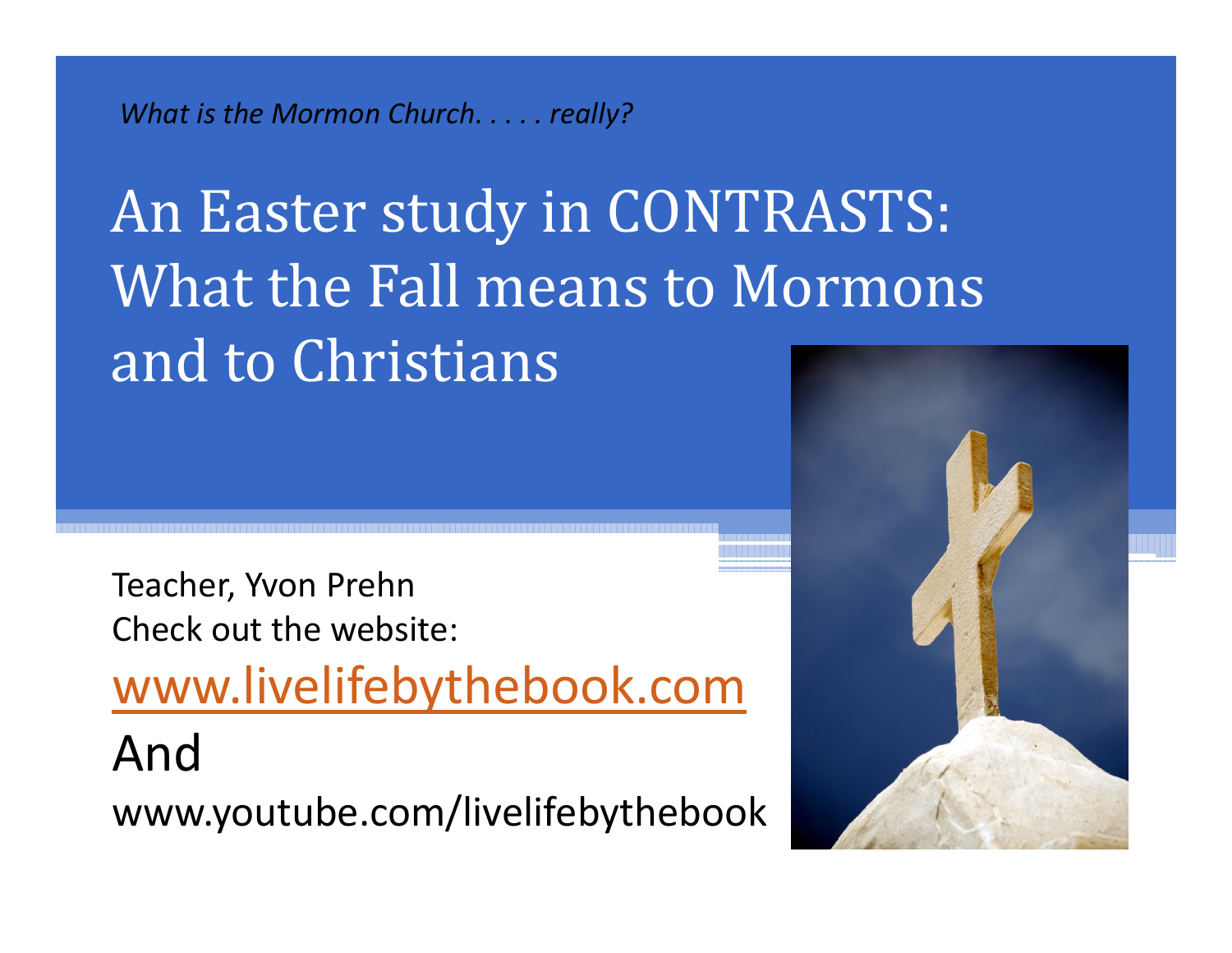#### **Our plan today and in the next 2 weeks as we approach Easter**

- 1-Mormon view of original sin and the Fall vs. Christian view
	- The Problem
- 2-Mormon view of atonement vs. Christian view■ The Solution
- 3-Mormon view of resurrection of Christ vs. Christian view
	- The Result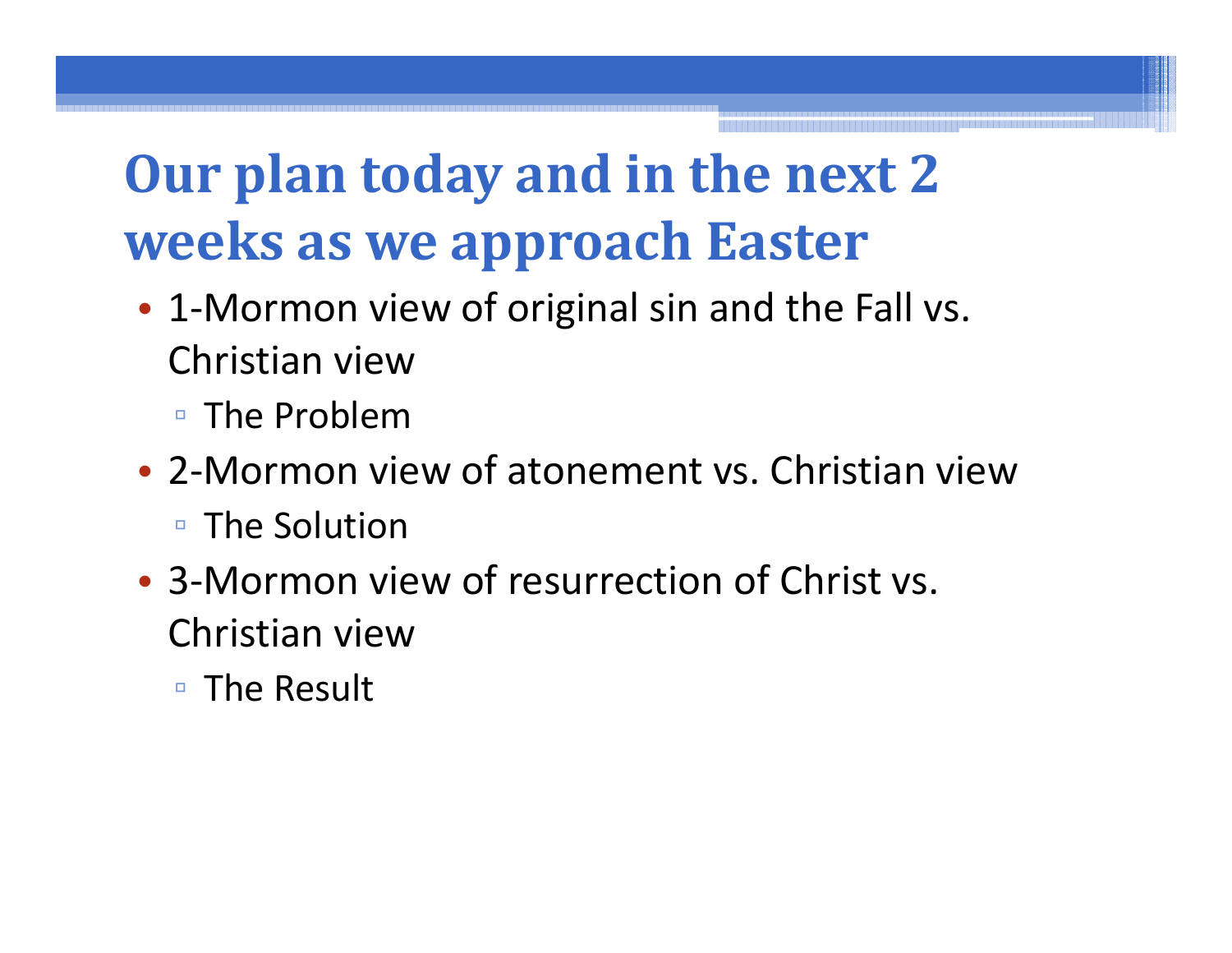# **Why so important**

- Core beliefs essential for eternal salvation
- Confusing because same words used, but totally different meaning
- Will help you understand your theology
- Also by understanding an overview of what Mormon's believe
	- You'll understand the parts of their story
	- $\Box$ **\*\*\*Where it comes from--key points not from the Bible**
	- Able to have a respectful discussion
	- $\Box$  **\*\*\*also, so you won't be complacent about Mormonism—this is about ETERNAL SALVATION!**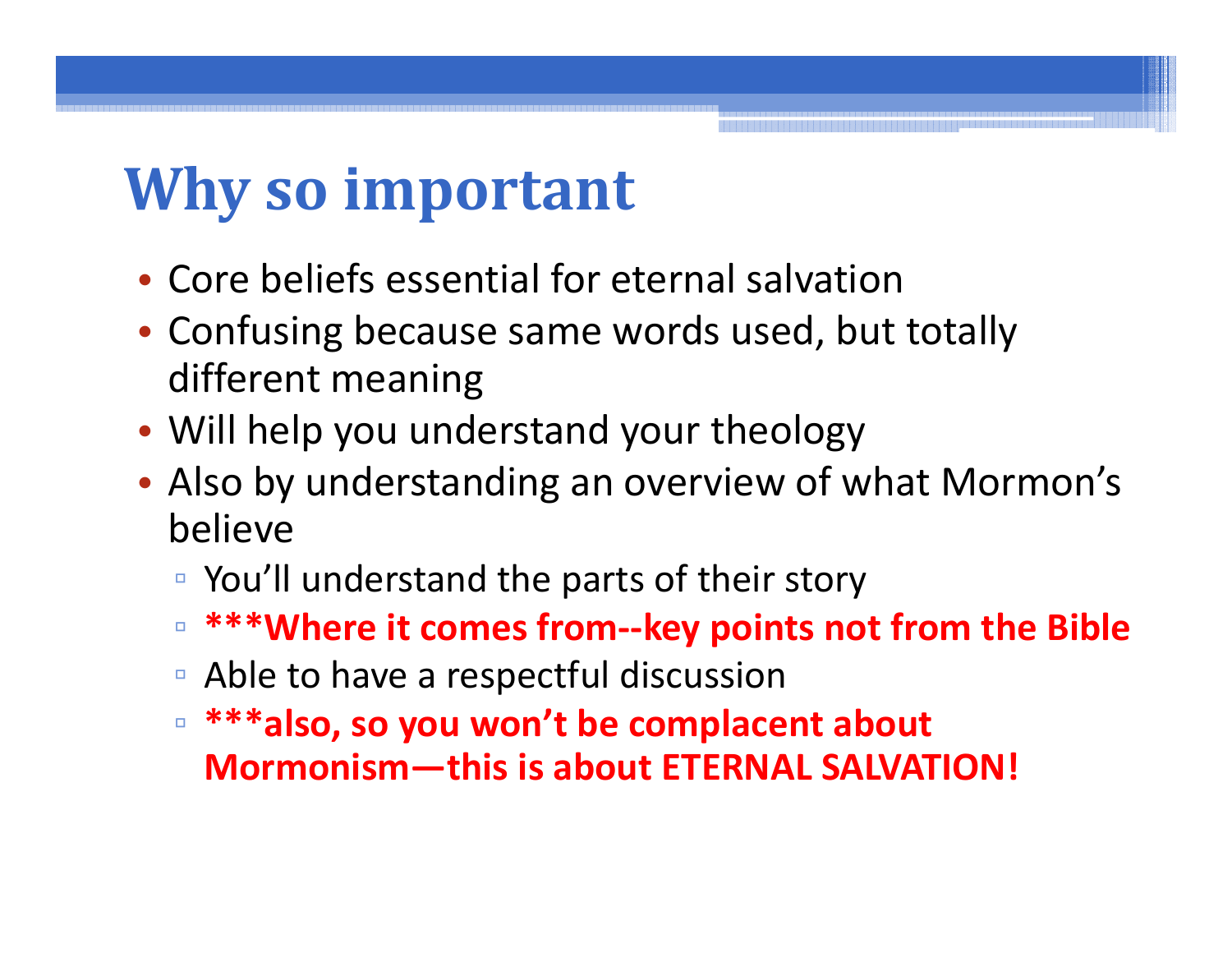#### **What is Easter all about?**

Now, brothers and sisters, I want to remind you of the gospel I preached to you, which you received and on which you have taken your stand. By this gospel you are saved, if you hold firmly to the word I preached to you. Otherwise, you have believed in vain. *For what I received I passed on to you as of first importance: that Christ died for our sins according to the Scriptures, that he was buried, that he was raised on the third day according to the Scriptures,* 1 Cor. 15:1-4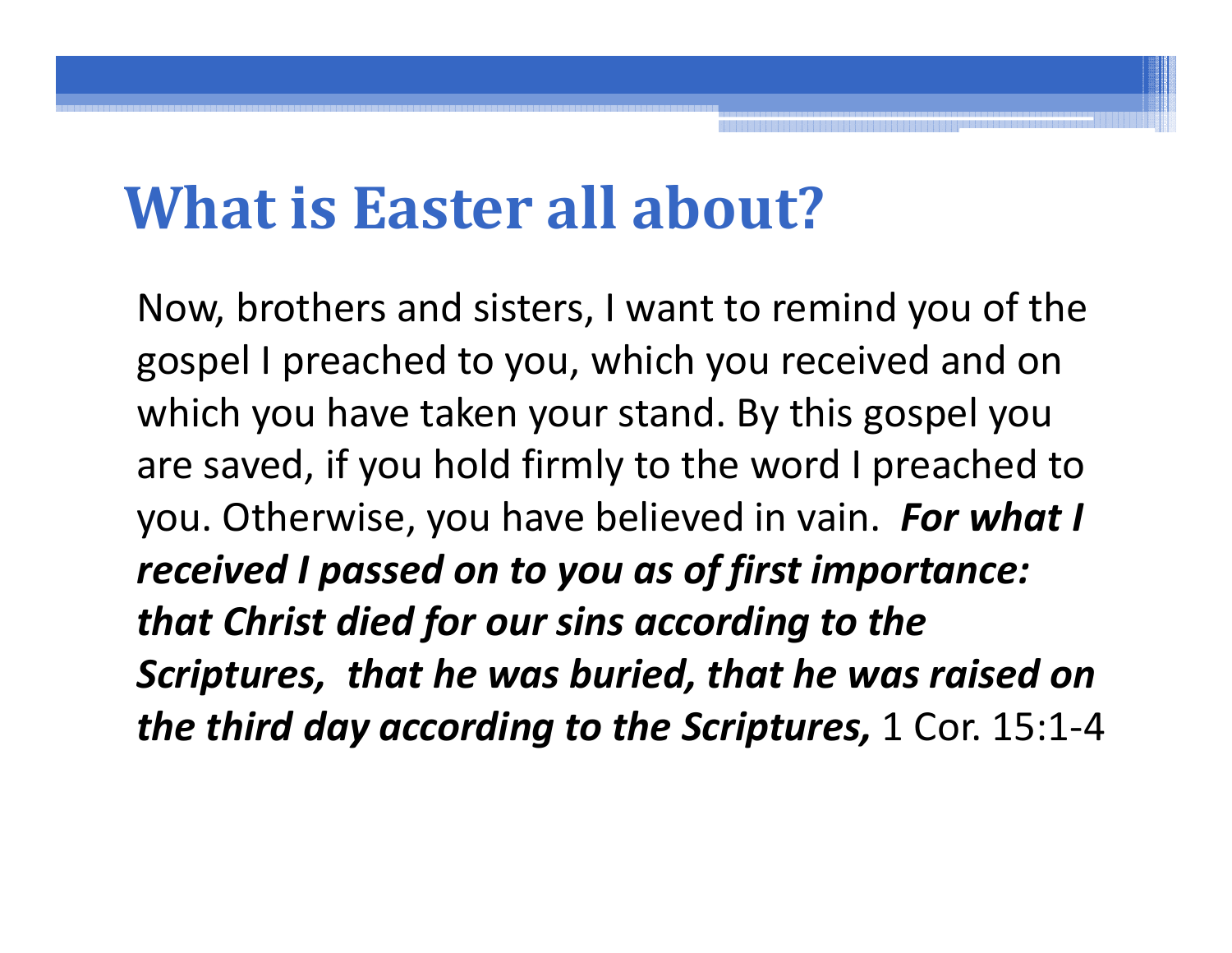# **Of first importance**

- •• "Christ died for **OUT SiNS** according to the Scriptures"
- Definition of SIN, defines SALVATION
	- What do we mean by "original sin" and "the Fall"?
	- What did these do for the relationship with God and man?
	- What does it take to make it right?
- Mormon view first, then Biblical Christian view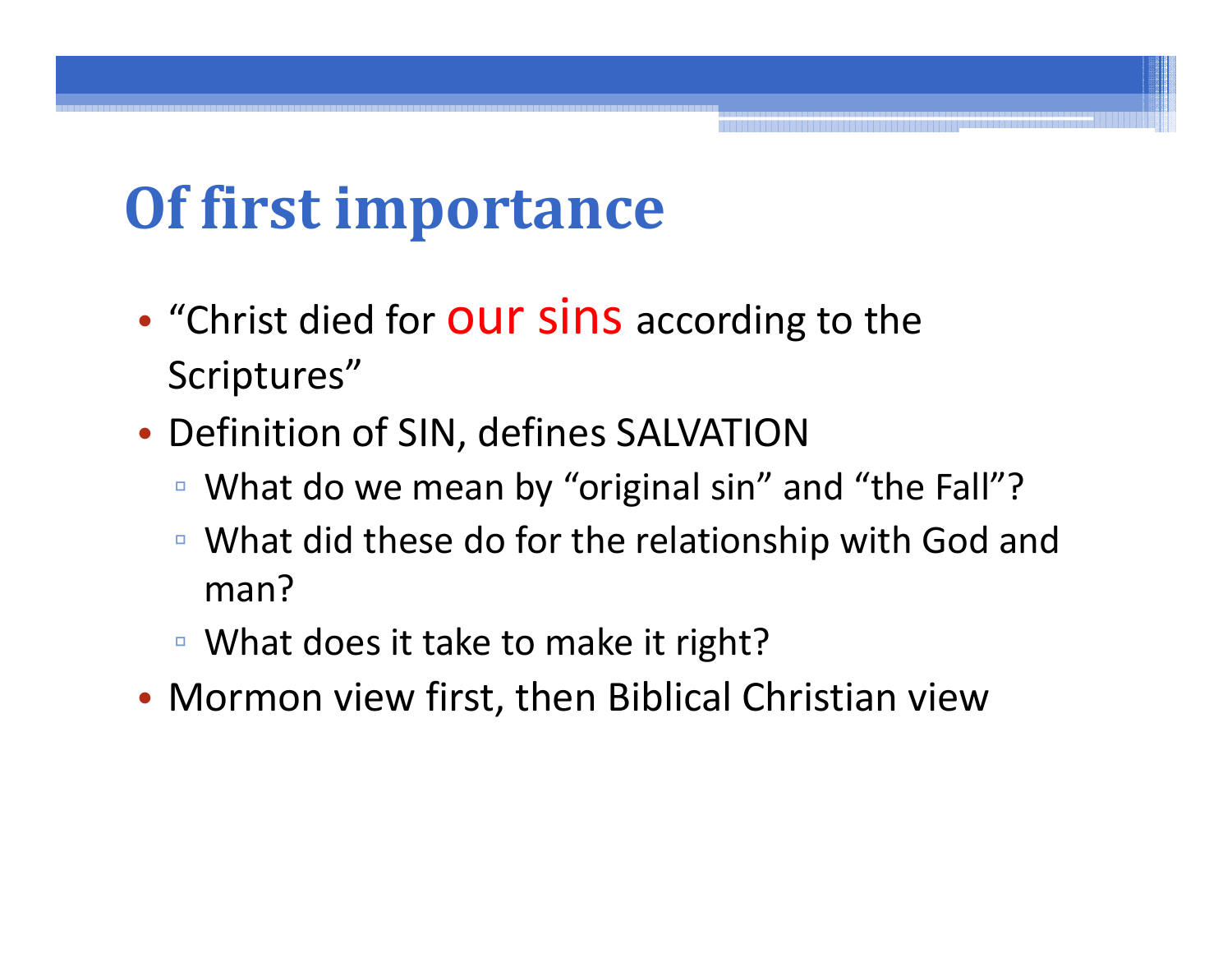# **Mormon view of the FALL**

- View of **the FALL is part of "Great Plan of Happiness"**
	- http://seminary.lds.org/manuals/Book-of-Mormon-seminary-teacher-Resource-Manual/bm-trm-13-ap-13-6.asp
- • **"The essential components of the** *great plan of happiness, of redemption, of salvation,* **are these:**
- Premortal existence Spiritual creation Agency (free will) War in heaven Physical creation The Fall and mortality Principles and ordinances of the gospel of Jesus Christ The Atonement Life beyond the grave Spirit world Judgment Resurrection**Note source of citations!**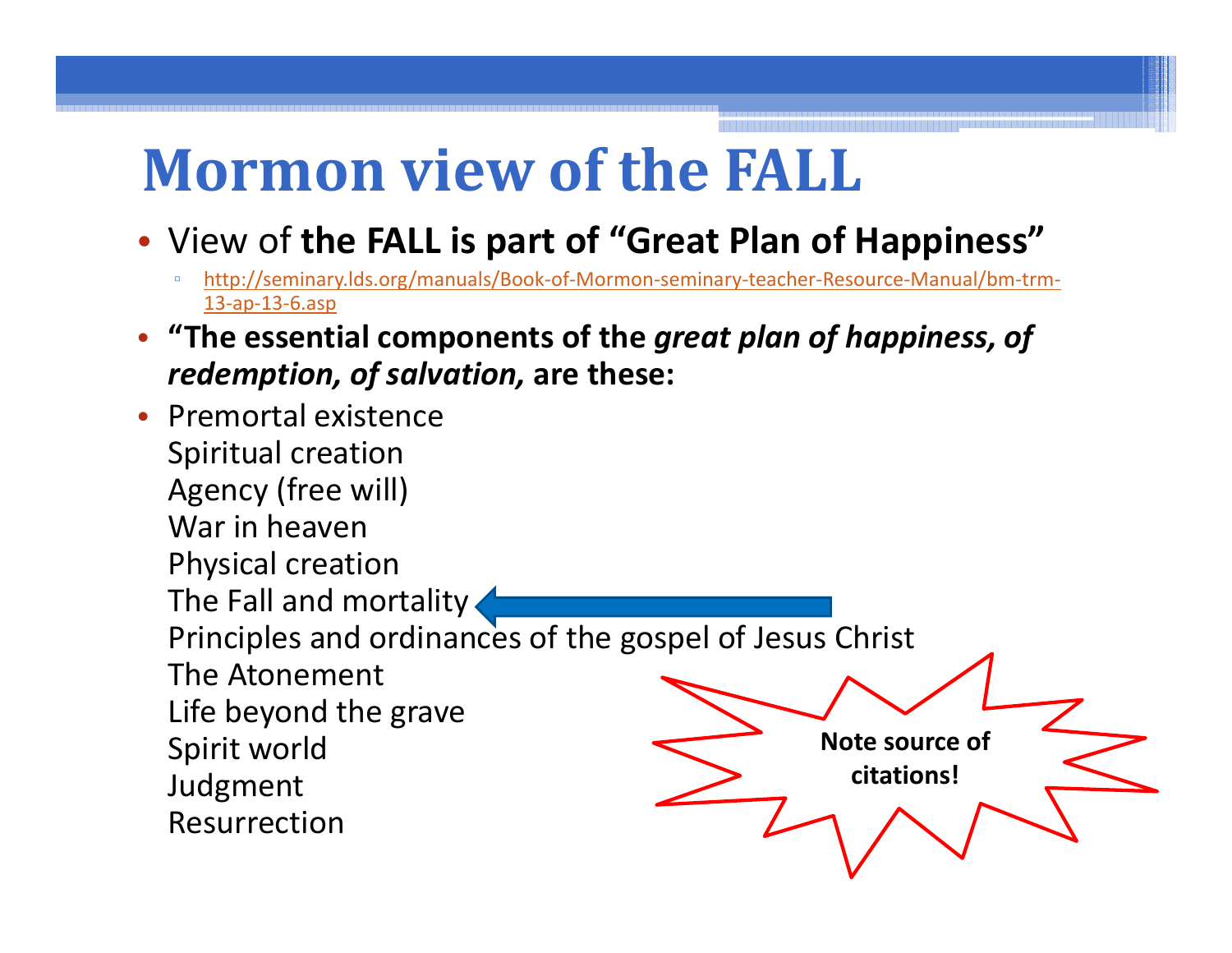#### **Some key points—follow to make sense of all**

#### • **"Premortal Existence**

- **Before our mortal birth we lived with our Heavenly Father**  (see Job 38:4–7 ; Jeremiah 1:5 ; Abraham 3:21–23 ). **Heavenly Father is a glorified, perfected, celestial being with a body of flesh and bones** (see <u>D&C 130:22 )</u>. Heavenly Father is the father of our spirit bodies (see Numbers 16:22 ; Acts 17:29 ; Hebrews 12:9 ; Moses 3:5)
- **He possesses a fulness of all godly attributes and joy, and He desires that His children become like Him** (see Matthew 5:48 2Nephi 9:18 ; Moses 1:39 ).
- **Spiritual Creation** 
	- **Abraham saw that all of Heavenly Father's children were "intelligences" or spirits that were organized before the**  world was (see Abraham 3:18-23). The spirit of each individual is in the likeness of the person in mortality, male and female (see D&C 77:2 ; 132:63 Moses 6:9–10 Abraham 4:27 ). **All are in the image of heavenly parents**"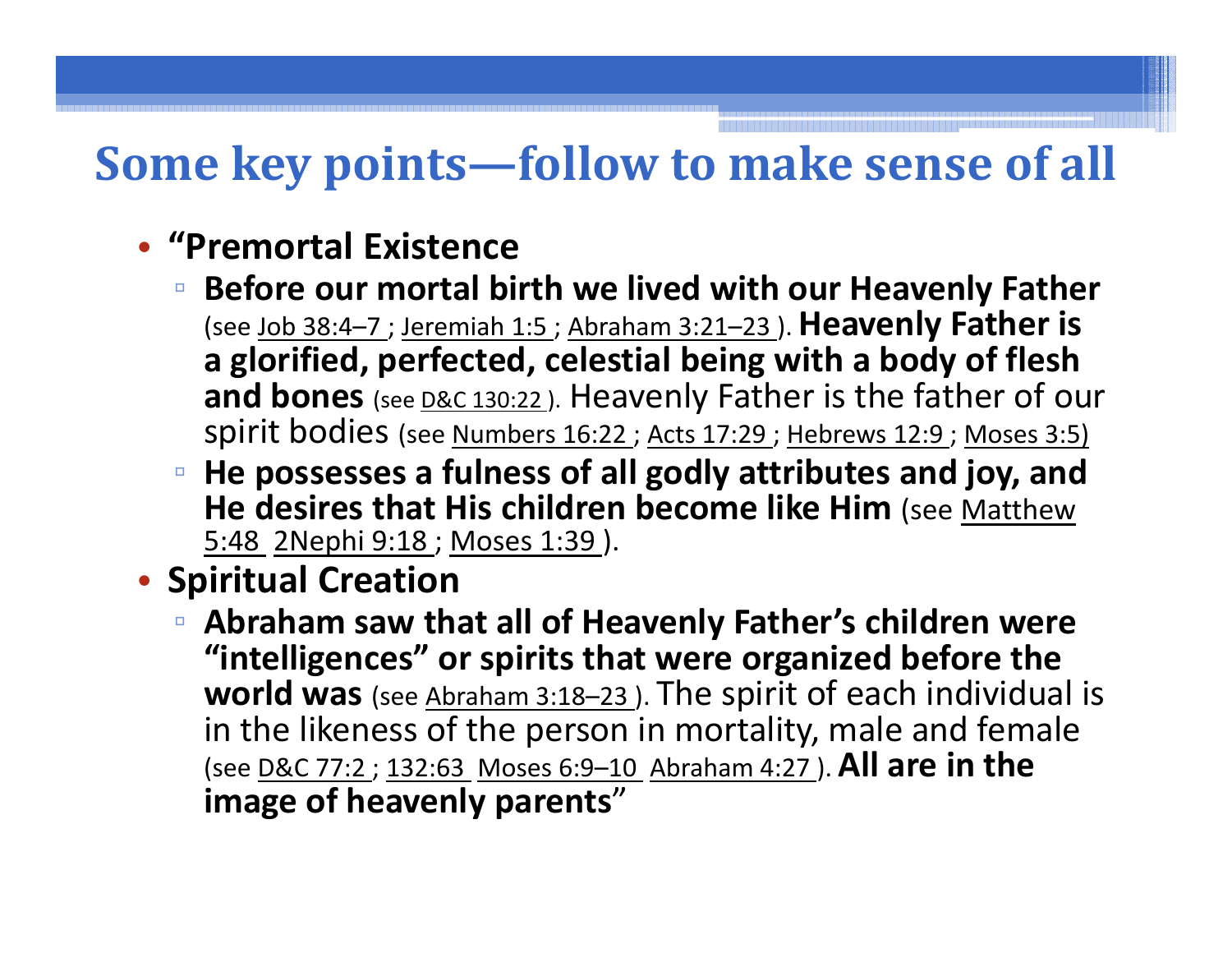#### **Agency**

- **"Each person has the divine gift of agency to choose good or evil.**
- A person may worship how, where, or what he or she may, but only by learning and obeying celestial laws can he or she be exalted.
- **The proper exercise of our moral agency is essential to becoming like God** (see 2Nephi 2:14–16 )."
- • http://seminary.lds.org/manuals/Book-of-Mormon-seminary-teacher-Resource-Manual/bm-trm-13-ap-13-6.asp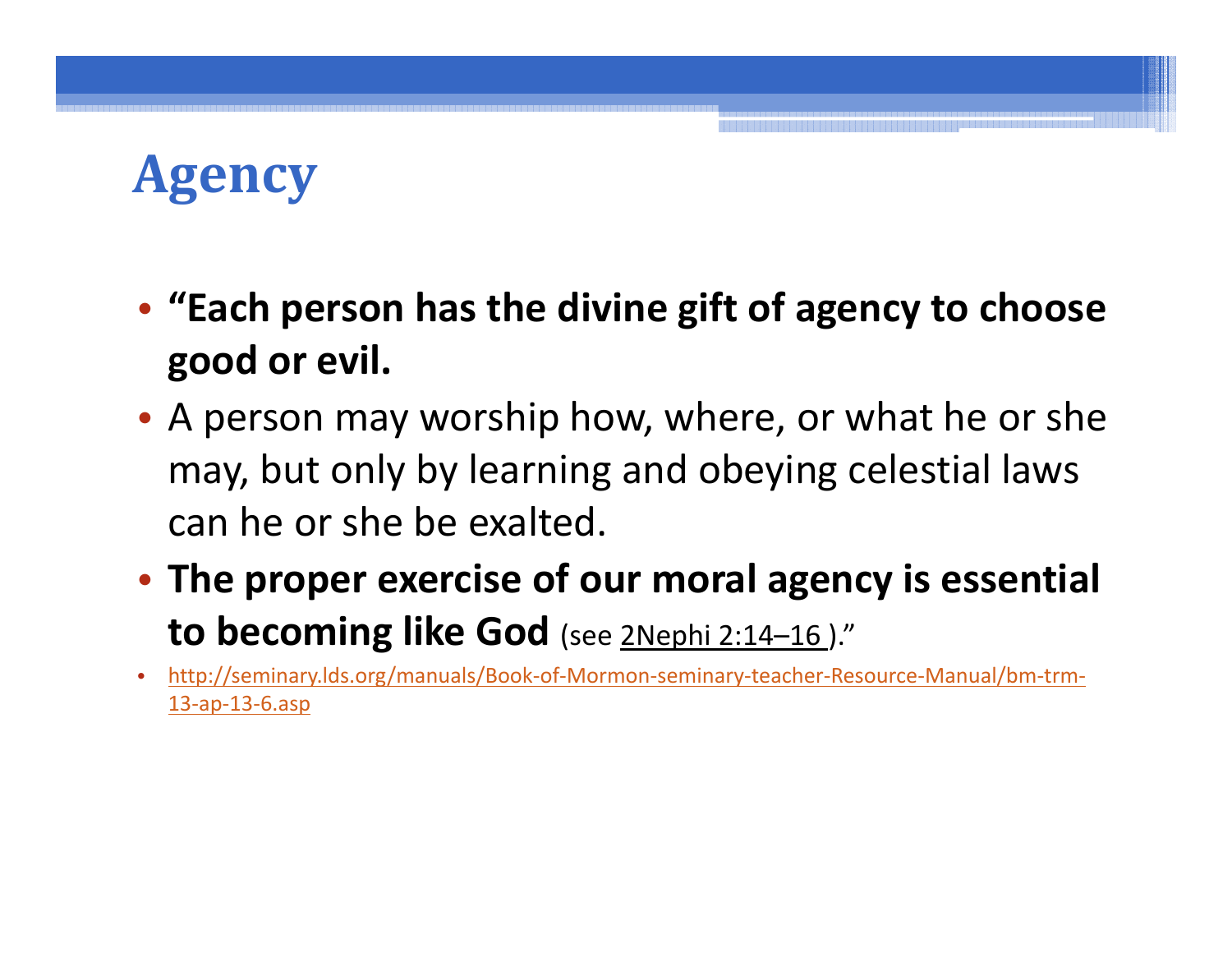#### **The council of the Gods, the plan of the Eternal Father . .**

- "for the **creation of an earth whereupon his children would receive physical bodies and would be tested** according to his commandments (see Moses 6:3–10, 22, 59 ; Abraham 3:24–25 ; 4:26–27 ). . .
- The divine plan required **one to be sent as a savior and redeemer to fulfill the plan of the Father. The Firstborn of the Eternal Father, Jehovah, willingly volunteered and was chosen** (see Moses 4:1–2 Abraham 3:19, 22–27 ).
- "Others rebelled, and there was a war in heaven. **Satan and those who followed him in rebellion against the Father's plan were cast out and denied mortality** (see Revelation 12:7–13 ; D&C 29:36 76:28 Moses 4:3 ).
- **Physical Creation** 
	- The **physical creation of the heavens, the earth, and all things thereon was another essential step in helping us become like our Father in Heaven** (see Moses 1:33-39 ; Abraham 3:24-26)."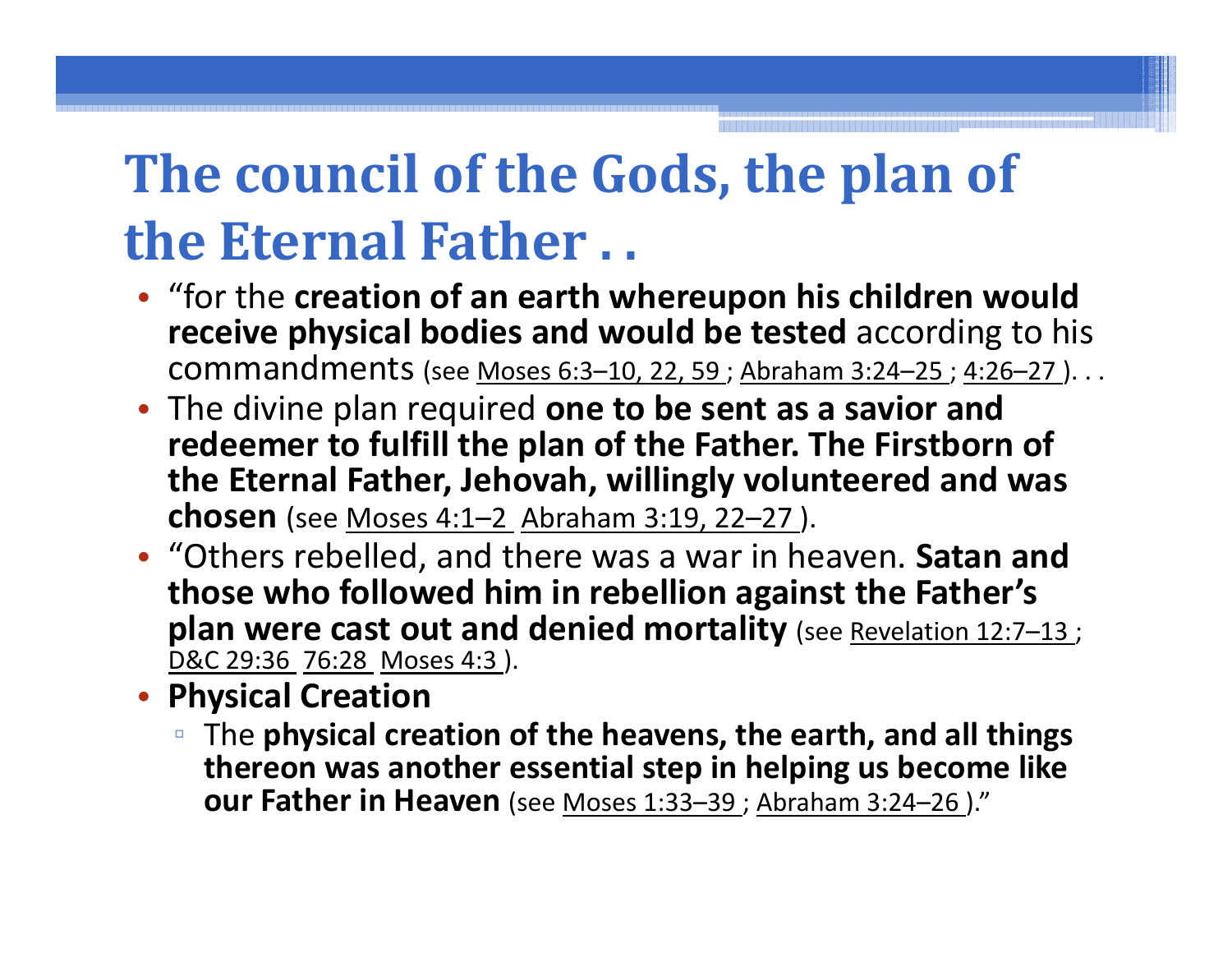# **The Fall and Mortality:KEY**

- **"The Fall of Adam and Eve was the next step in the great plan of happiness. (still quoting)**
- The Fall brought about the conditions of mortality, including spiritual and physical death (see 2Nephi 2:19-25; Alma 42:1–10 ).
- **Mortal life on earth is essential to becoming like God. It provides us with the opportunity to gain a physical body and to be able to continue to grow and learn by having the freedom to choose to follow the counsel of God or the enticements of Satan** (see Alma 42:1-12; D&C 29:36–43 ; Moses 5:9–12 ).
- **It is by the choices we make that we "prove" ourselves**  (see Abraham 3:25 ; see also *Old Testament Student Manual: Genesis– 2Samuel,* pp.39–43 )."
	- http://seminary.lds.org/manuals/Book-of-Mormon-seminary-teacher-Resource-Manual/bm-trm-13-ap-13-6.asp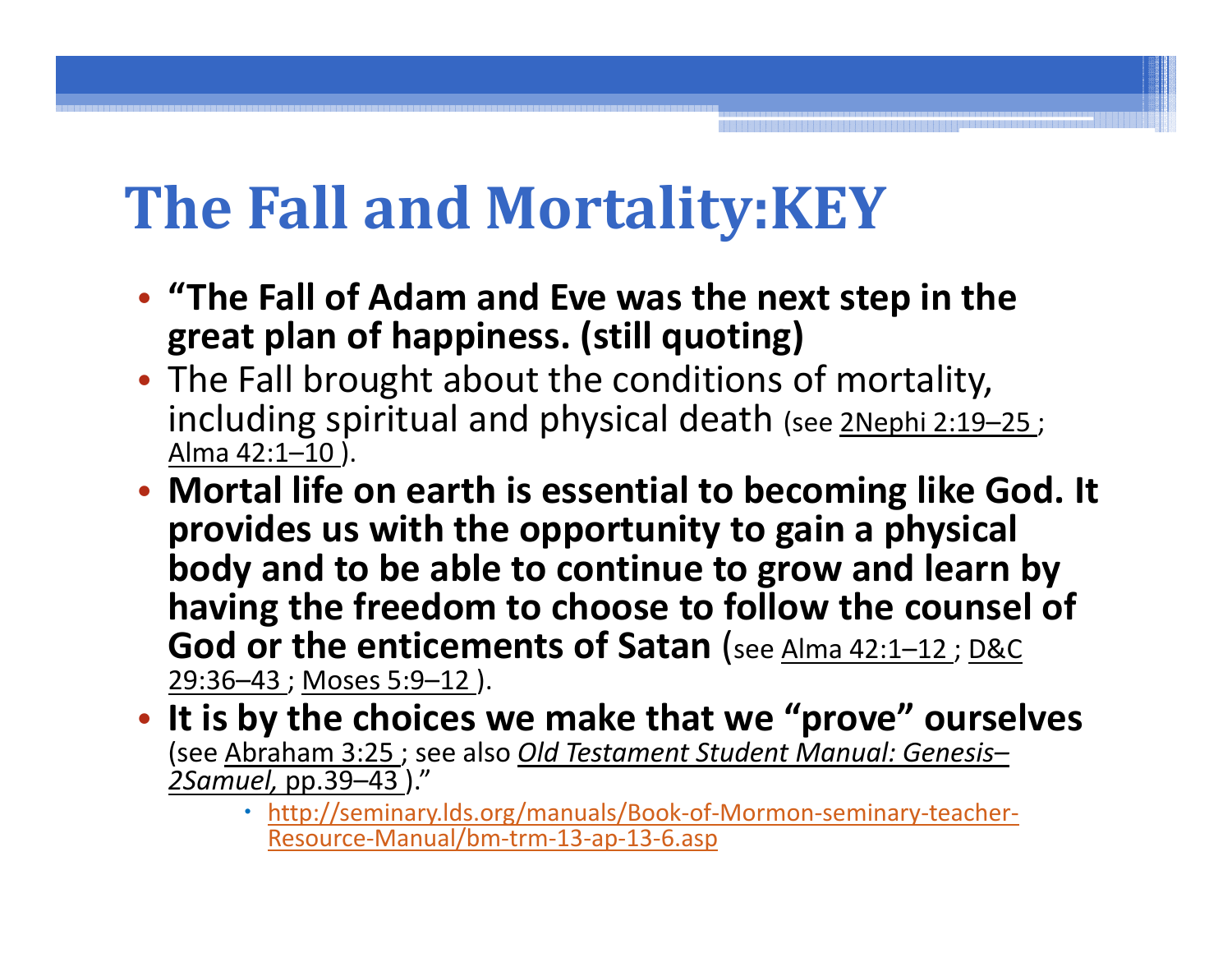#### **www.Mormon.org description:**

- As God's first children on earth, Adam and Eve were living in their garden paradise. **They didn't feel any sorrow or pain, which might seem nice, except that without it, they also couldn't feel joy.** They didn't remember their pre-earth life. If they hadn't eaten the forbidden fruit, they would have lived like that forever and never had children. Mankind never would have been born or the world populated.
- As we know, Adam and Eve succumbed to Satan's temptations to eat the fruit . . .**But it wasn't all bad because they could now feel great joy.** *"Adam fell that men might be; and men are, that they might have joy."* **(2 Nephi 2:25) . . . .**
- **Once out of the garden, they were able to progress and learn to become more like our Heavenly Father. In addition, they could have children, which meant the rest of God's spirit children (all of us) could come to Earth, experience physical bodies, and be proven by our daily choices.**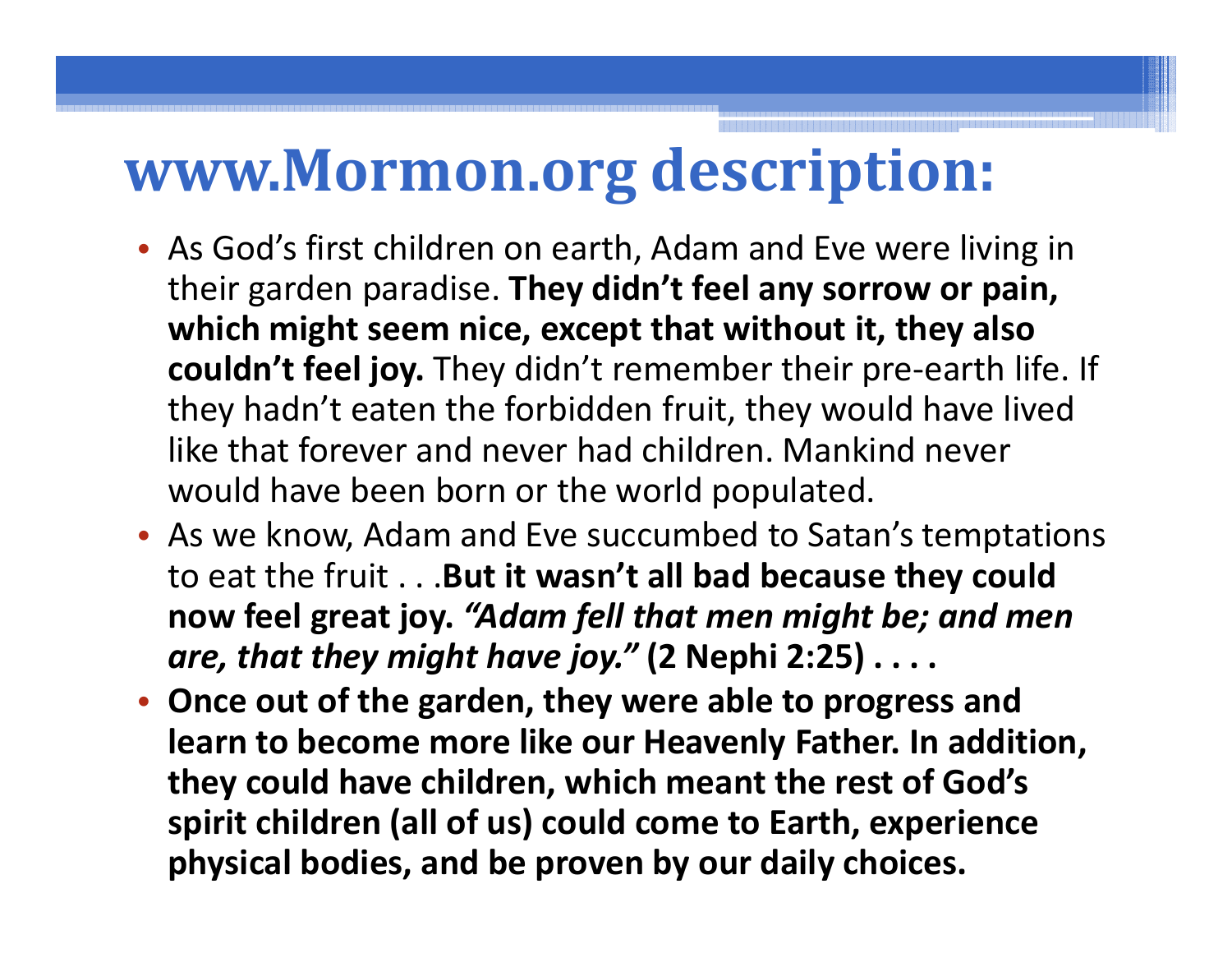#### **"What do Mormons believe about original sin?"**

- This question is most simply answered by a statement Joseph Smith gave about our beliefs: "**We believe that men will be punished for their own sins, and not for Adam's transgression**." (AoF 1:2)
- We also believe that "**every spirit of man was innocent in the beginning**" (D&C 93:38). Additionally, . . .
- In short, this means that we are not inherently evil because of an "original sin". Rather, **we are created innocent with the freedom to choose good or evil and are accountable for only the choices we make and not for the choices Adam made.**
	- From:http://www.whatdomormonsbelieve.com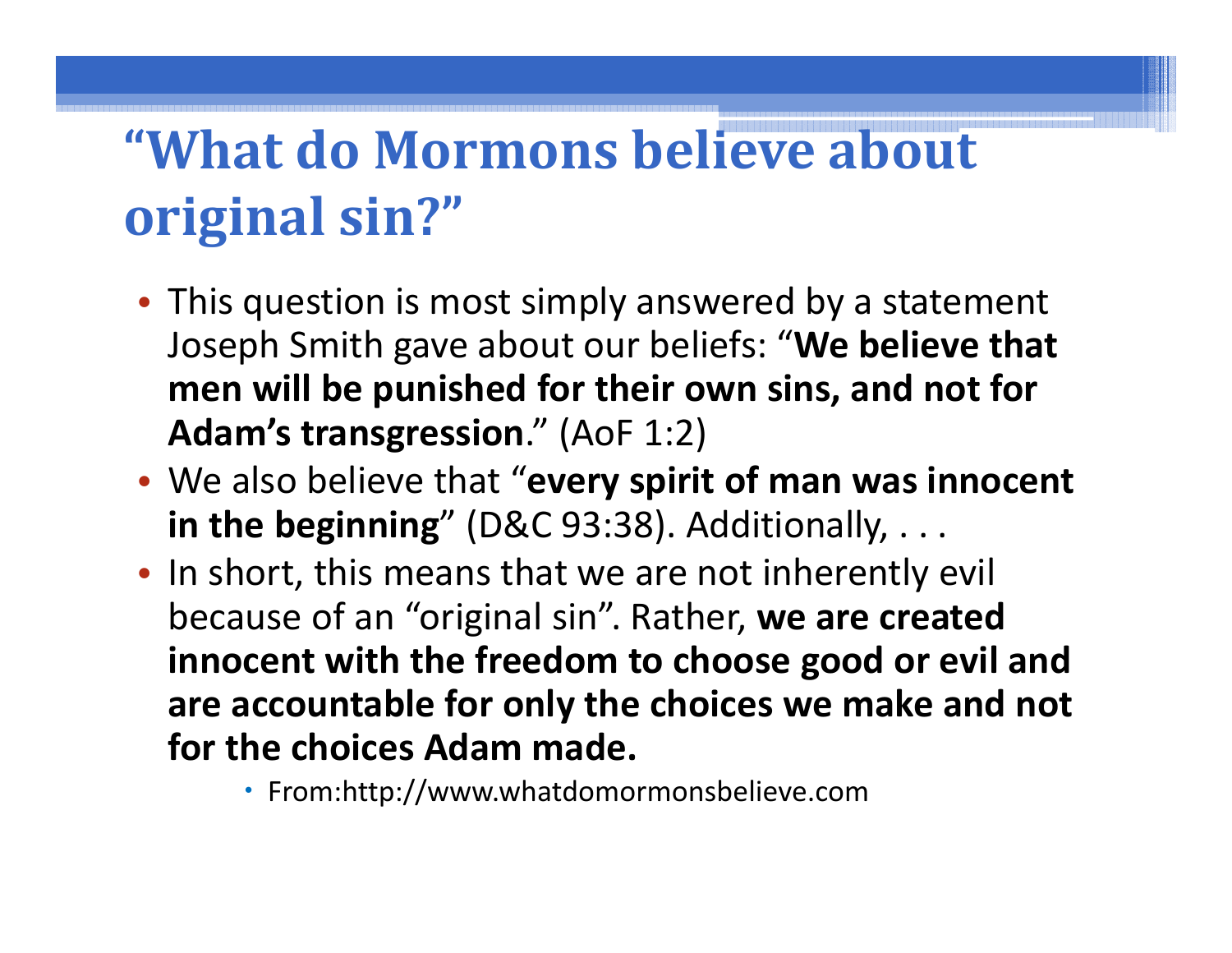#### **Summary of the Mormon view of Original sin—the Fall**

- Adam's "fall" was not entirely a bad thing
- Without it people could not experience "joy"
- Without it no children could be born and become mortal
- Without becoming mortal people can't progress to exaltation and become gods
- No belief that people carry Adam's guilt
- Everyone is born innocent
- All responsible for own sins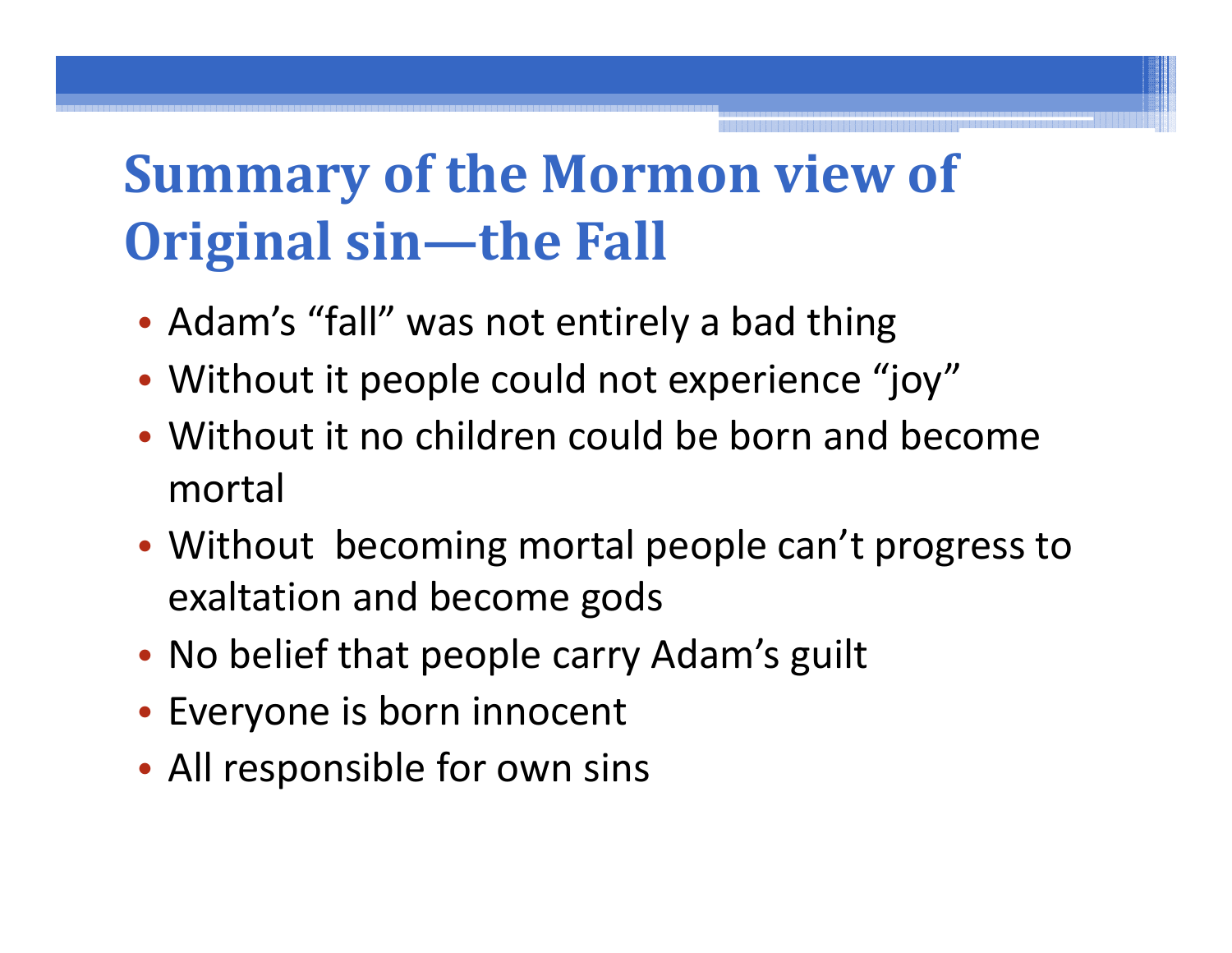# **Contrast in Christian view of Sin**

- **Hamartiology** (Greek: ἁμαρτία, *hamartia*, "missing the mark," "sin," + -λογια, *-logia* "sayings" or "discourse") is the branch of Christian theology which aims to develop and articulate a doctrine of the biblical concept of sin.
- According to classical definition of St. Augustine of Hippo sin is *a word, deed, or desire in opposition to the eternal law of God*. (and the start of this was at the Fall) The doctrine of sin is central to Christianity, since its basic message is about redemption in Jesus Christ.

▫ Wikipedia: Christian view of sin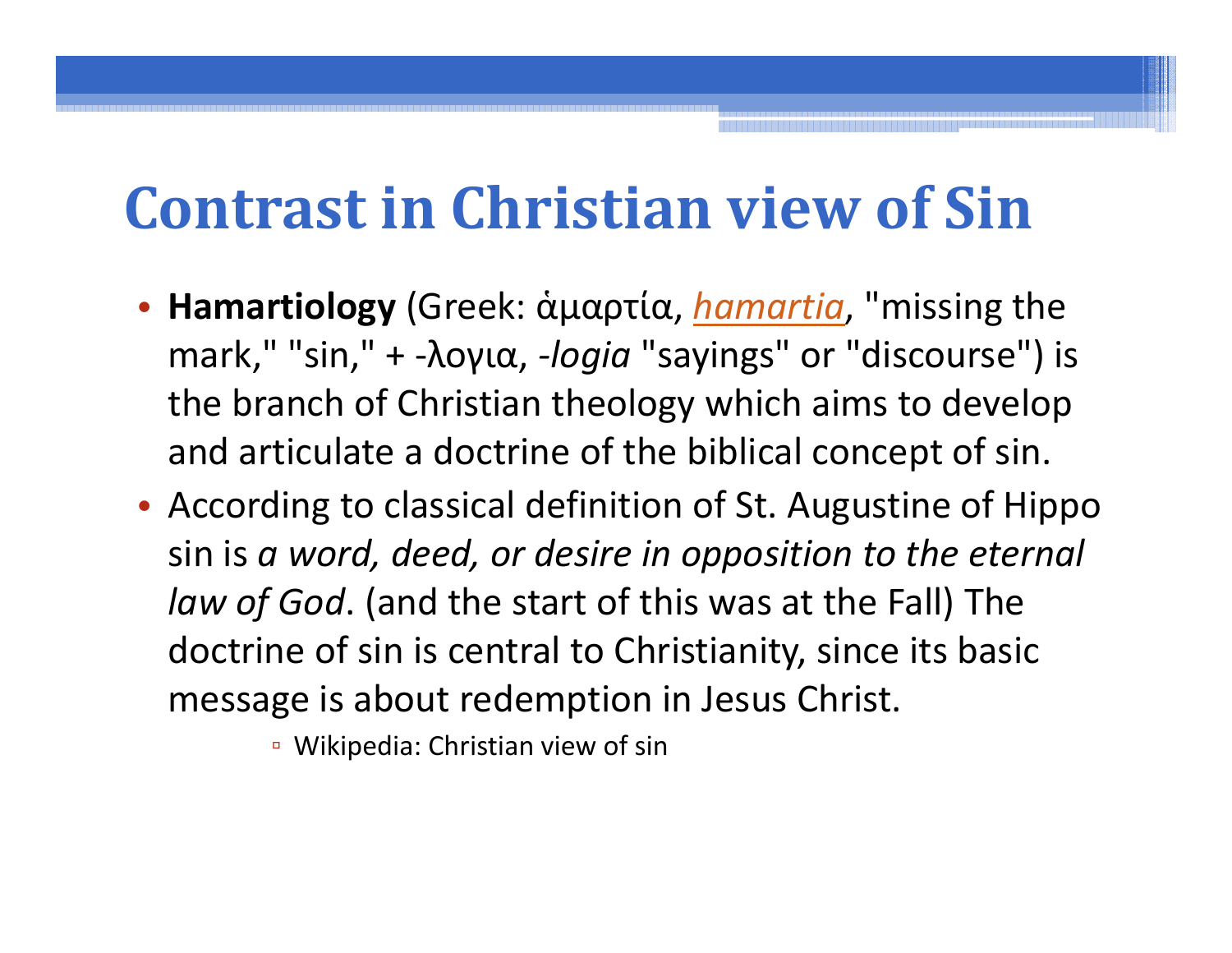# **The biblical view of the Fall**

- Sin was not necessary for "joy"
- They already had "fullness of joy" in God's presence (Ps. 16)
- God clearly told them the consequences
- *Gen. 2:17 But of the tree of the knowledge of good and evil, thou shalt not eat of it: for in the day that thou eatest thereof thou shalt surely die.*
- "dying thou shalt die"
	- Hebrew word repeated, *muwth, muwth* dif. tenses
- Immediate spiritual death, eventual bodily death
- Eternal separation from God if no Savior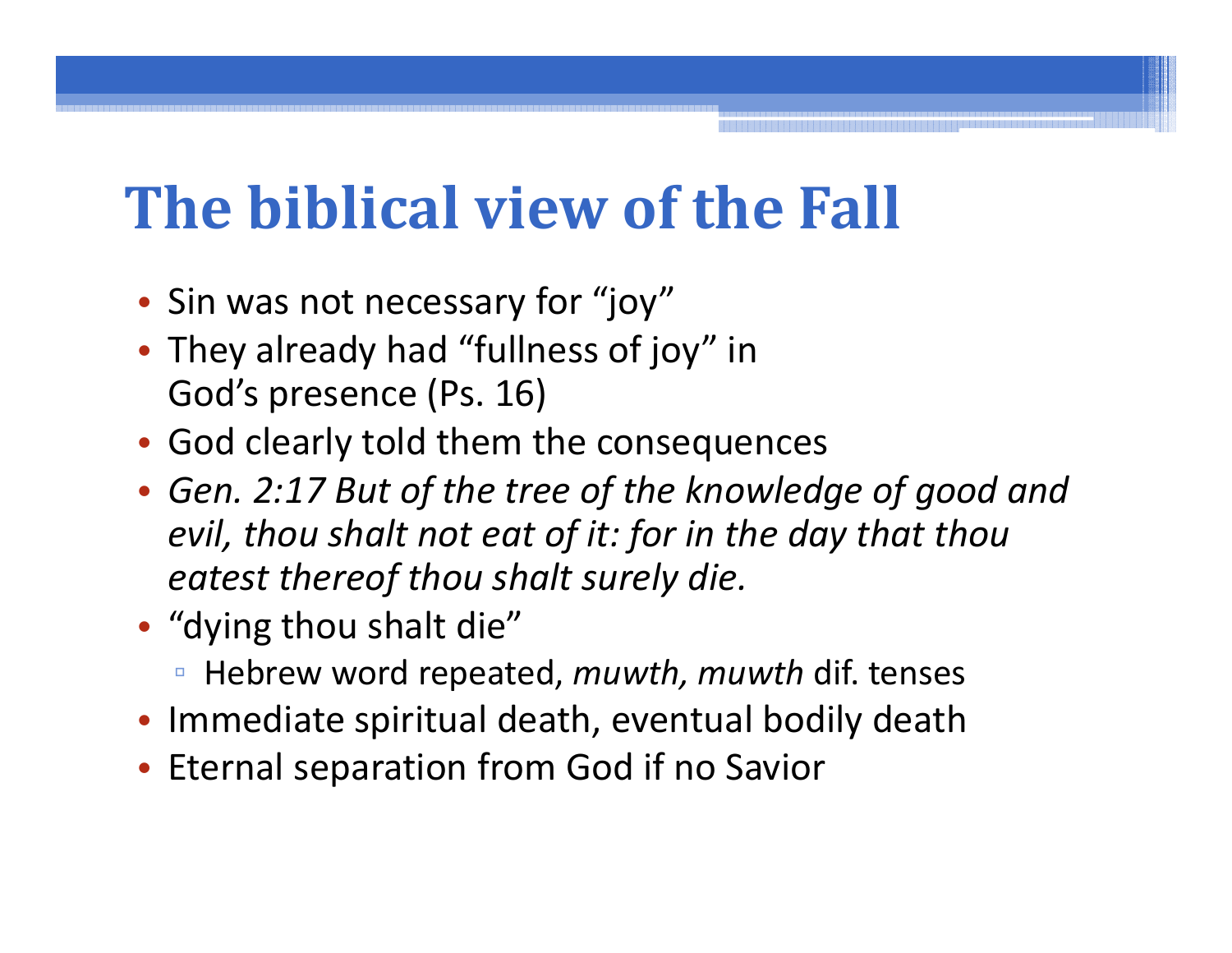#### **Matthew Henry's commentary on Gen. 2:17 a direct contradiction to Mormons**

- "**A confirmation of his present happiness to him, in that grant,** *Of every tree in the garden thou mayest freely eat.* This was not only an allowance of liberty to him, in taking the delicious fruits of paradise, as a recompence for his care and pains in dressing and keeping it (1 Co. 9:7, 10), but it was, withal, an assurance of life to him, immortal life, upon his obedience. . .
- '**Continue holy as thou art, in conformity to thy Creator's will, and thou shalt continue happy as thou art in the enjoyment of thy Creator's favour, either in this paradise or in a better**.'
- Thus, upon condition of perfect personal and perpetual obedience, Adam was sure of paradise to himself and his heirs for ever. "



**Matthew Henry** (1662 –1714) FromClassic Bible Commentaries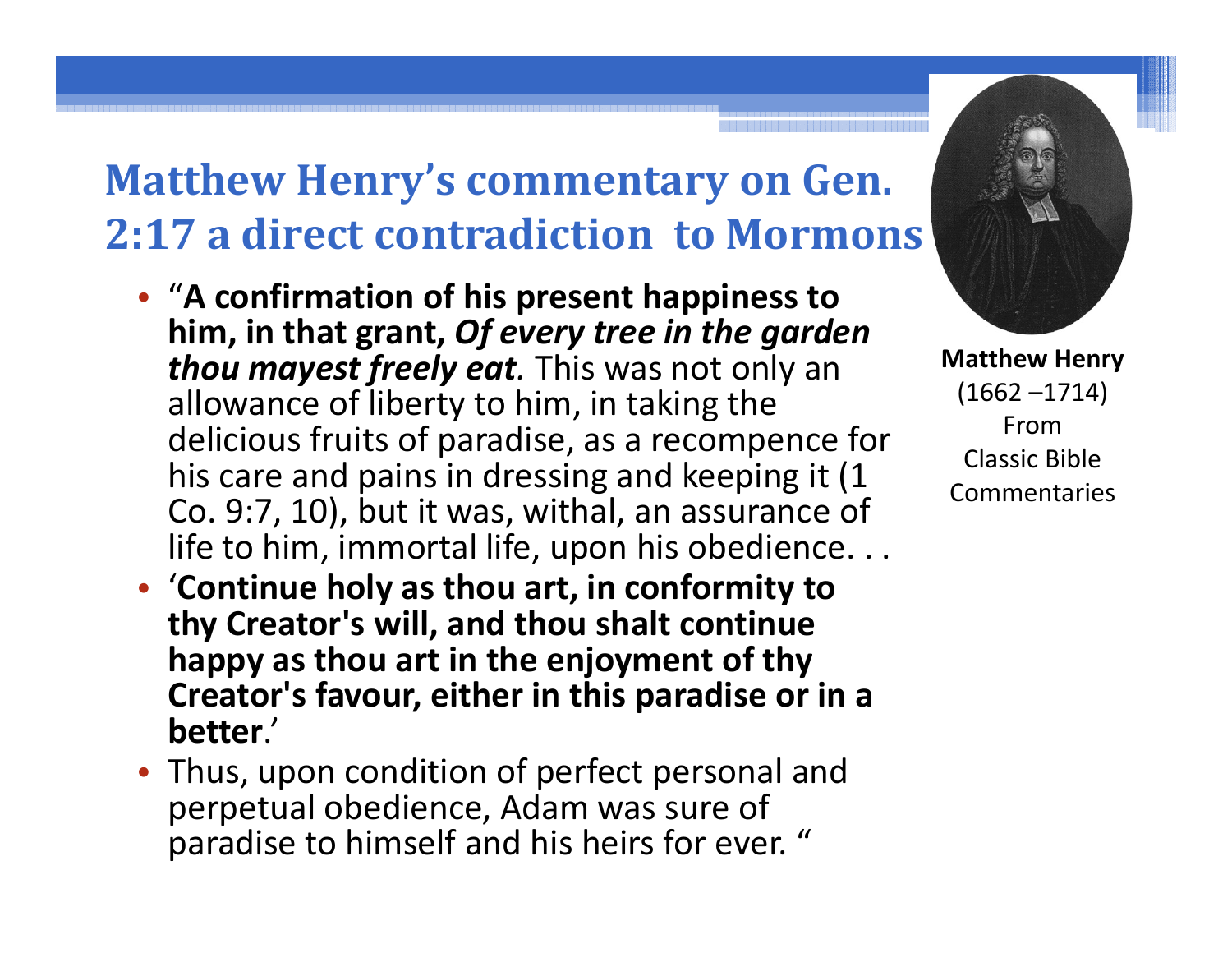- **"The steps of the transgression, were not steps upward, but downward towards the pit—steps that take hold on hell..** . . In neglecting the tree of life, of which he was allowed to eat, and eating of the tree of knowledge, which was forbidden, Adam plainly showed a contempt of what God had bestowed on him, and a desire for what God did not see fit to give him.
- . . . .. He had no corrupt nature within, to betray him; but had a freedom of will, in full strength, not weakened or impaired. He turned aside quickly. He drew all his posterity into sin and ruin. **Who then can say that Adam's sin had but little harm in it? . . . .**
- **Sin brought death into the world: if Adam had not sinned, he had not died.**
- •*Nothing good in any of this*